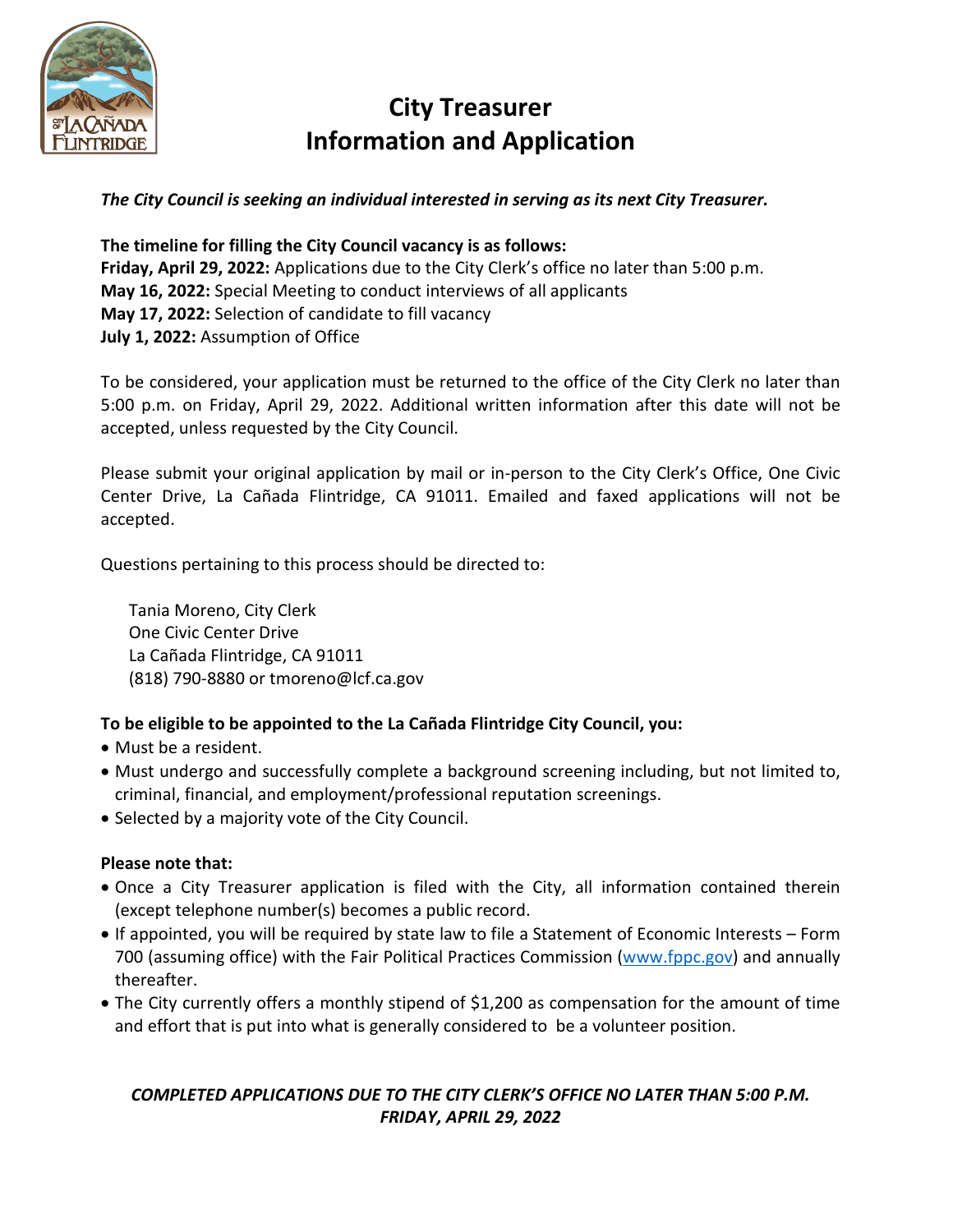# SIN A CAÑADA FLINTRIDGE

# **CITY TREASURER**

Stipend: \$1,200/month Anticipated time commitment: 7 – 15 hours/week

#### **POSITION SUMMARY:**

Under broad direction of the City Council, the City Treasurer administers, organizes, coordinates, directs and controls the official financial depository of the City, including bank accounts, money market accounts and fixed-income securities.

#### **RESPONSIBILITIES:**

Supervises and administers the investment of the City's fiscal resources; prepares and presents statements and reports on the City's financial investment position to the City Council and general public; deposits and disburses all monies from bond collections and departmental revenues; invests the City's idle funds; supervises the maintenance of all 1911 Bond Act funds; records dealings with bonds, coupons, statements, foreclosure and redemption; supervises redemption of Municipal Revenue Bonds; works with the City's Finance Director in the coordination and recording of all receipts, disbursements and special assessments and keeps such financial records as necessary; may assist in providing revenue forecasting and anticipated investment income projections to the City Council and City Manager to aide in the preparation of the City's annual budget; prepares the City Treasurer's requested budget; directs the preparation and signing of warrants and pay checks; provides staffing and assistance to the Investment & Financing Advisory Committee (IFAC); ensures that the City is in compliance with all State and Federal laws regarding financial investments and reporting; annually reviews and provides recommendations on the City's investment policy to both the IFAC and the City Council; assumes responsibility for ensuring that the duties of the position are performed in a safe, accurate, efficient and appropriate manner; performs other duties as required.

#### **ORGANIZATIONAL RELATIONSHIP:**

The City Treasurer receives assignments from, reports directly to, and serves at the pleasure of the City Council. The incumbent serves as an "appointed public official" and is not an "employee" of the City. No salary, benefits or other employment compensation accrues with the position.

#### **DESIRABLE QUALIFICATIONS:**

*Knowledge of:* public administration and public finance; principles, practices and procedures of accounting and auditing; State and City laws and ordinances pertaining to the financial administration of municipal government; principles of computer technology and systems analysis; municipal accounting and budgeting; investment management practices.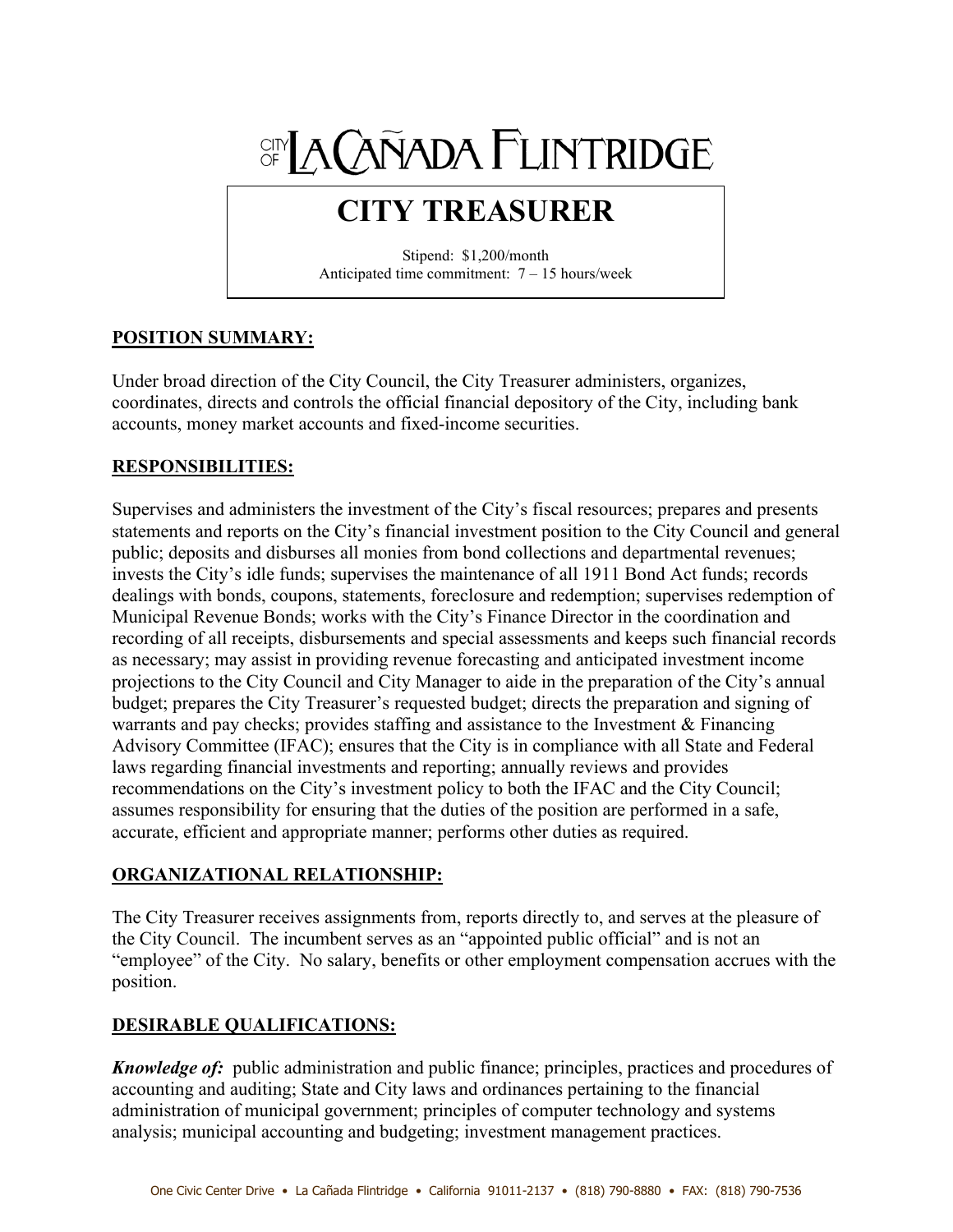*Ability to:* compile and analyze financial reports, recognize problems and work with the City Manager to initiate improvements to the City's financial systems; make effective verbal and written presentations before the City Council, IFAC and other community organizations.

*Education:* equivalent to the completion of a bachelor's degree in accounting, public finance, public administration or a closely related field.

*Experience:* requisite years of increasingly responsible experience in professional accounting, public finance and/or investment portfolio management.

#### **REQUIRED QUALIFICATIONS:**

*Residency:* incumbent must be a resident of the City of La Cañada Flintridge

*Background/Reference Check:* satisfactory completion of a background screening (including, but not limited to, criminal, financial and employment/professional reputation reference screenings.)

#### **CONSIDERATION PROCESS:**

Persons interested in being considered for the City Treasurer position must submit a completed City "Application for Commission/Committee Service" form, along with a personal resume, to the attention of the City Clerk, City Hall, One Civic Center Drive, La Cañada Flintridge, CA 91011, no later than **Friday, April 29, 2022; 5:00 p.m.** Application materials must be received prior to the deadline date and time. No facsimiles, e-mailed applications or postmarked materials.

The City Council may conduct personal interviews and/or administer further qualifying examinations prior to selecting an individual to fill the position.

A background screening (including, but not limited to, criminal, financial and employment/professional reputation reference screenings) will be conducted prior to finalizing the appointment.

To respond to questions regarding the position, please contact City Treasurer Jeff Wang at [jwang@lcf.ca.gov](mailto:JWang@lcf.ca.gov) or, regarding the process, please contact City Clerk Tania Moreno at [tmoreno@lcf.ca.gov](mailto:TMoreno@lcf.ca.gov) or (818) 790-8880.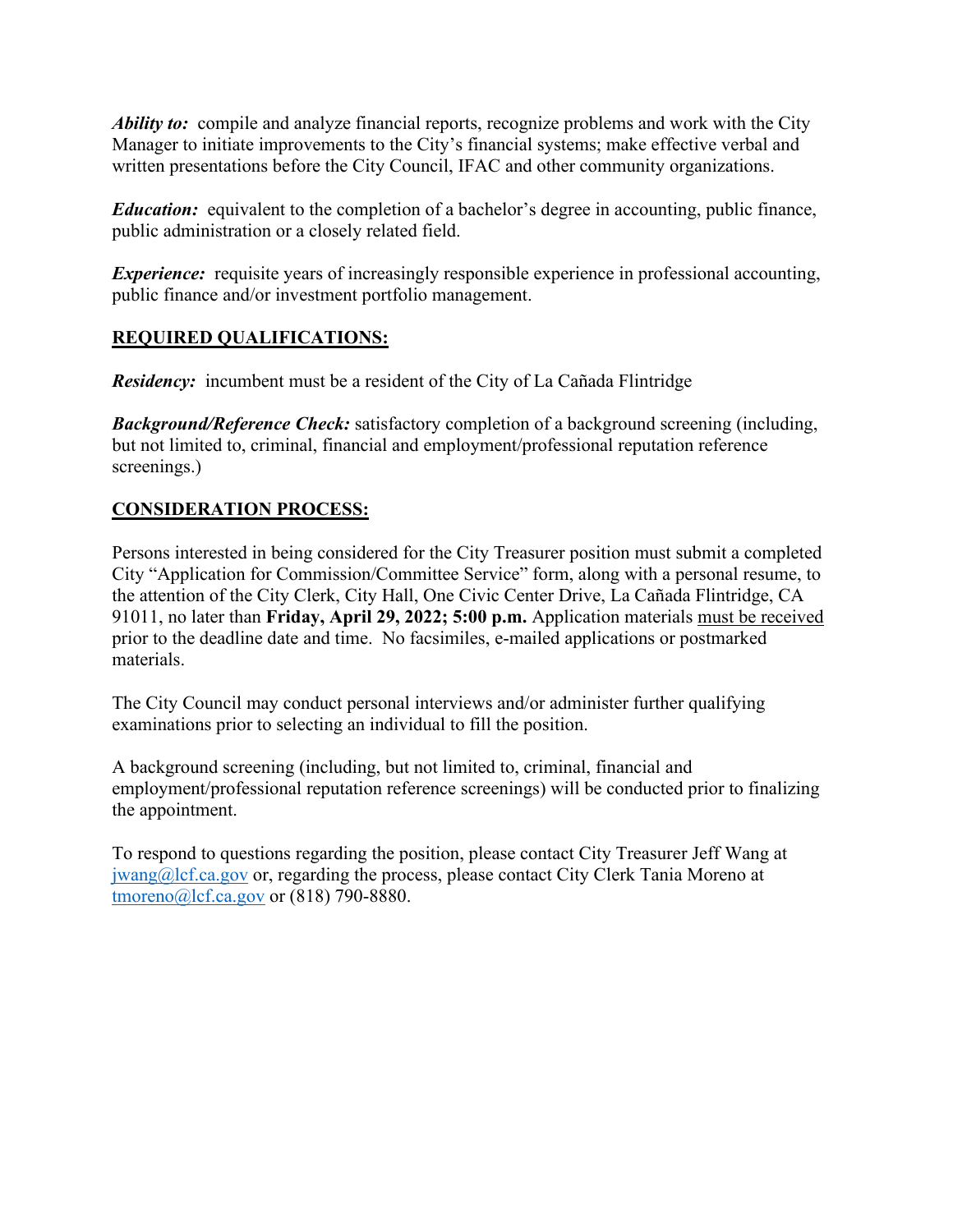

### **APPLICATION TO FILL CITY TREASURER VACANCY**

**(***Information provided on this form is subject to disclosure as a public record***)**

**RETURN TO: Office of the City Clerk, One Civic Center Drive, La Cañada Flintridge, CA 91011**

| HOW LONG HAVE YOU LIVED IN LA CAÑADA FLINTRIDGE? [19] THE RELATION OF THE RELATION OF THE RELATIONS OF THE RELA                                                        |
|------------------------------------------------------------------------------------------------------------------------------------------------------------------------|
| ARE YOU CURRENTLY A REGISTERED VOTER IN LA CAÑADA FLINTRIDGE? ______Yes ______No                                                                                       |
| *****                                                                                                                                                                  |
| PLEASE ANSWER THE FOLLOWING QUESTIONS.<br>(YOU MAY COMPLETE THE FORM BELOW OR ATTACH A SEPARATE SHEET TO THIS APPLICATION, INCLUDING IF<br>ADDITIONAL SPACE IS NEEDED) |
| 1. Please describe your community involvement and activities (both La Cañada Flintridge and elsewhere):                                                                |
|                                                                                                                                                                        |
|                                                                                                                                                                        |
| 2. Please describe your education and work experience/training that you believe would be relevant in<br>your role as a City Treasurer.                                 |
|                                                                                                                                                                        |

3. Please describe any expertise and/or specialized knowledge that you possess that would be relevant in your role as a City Treasurer.